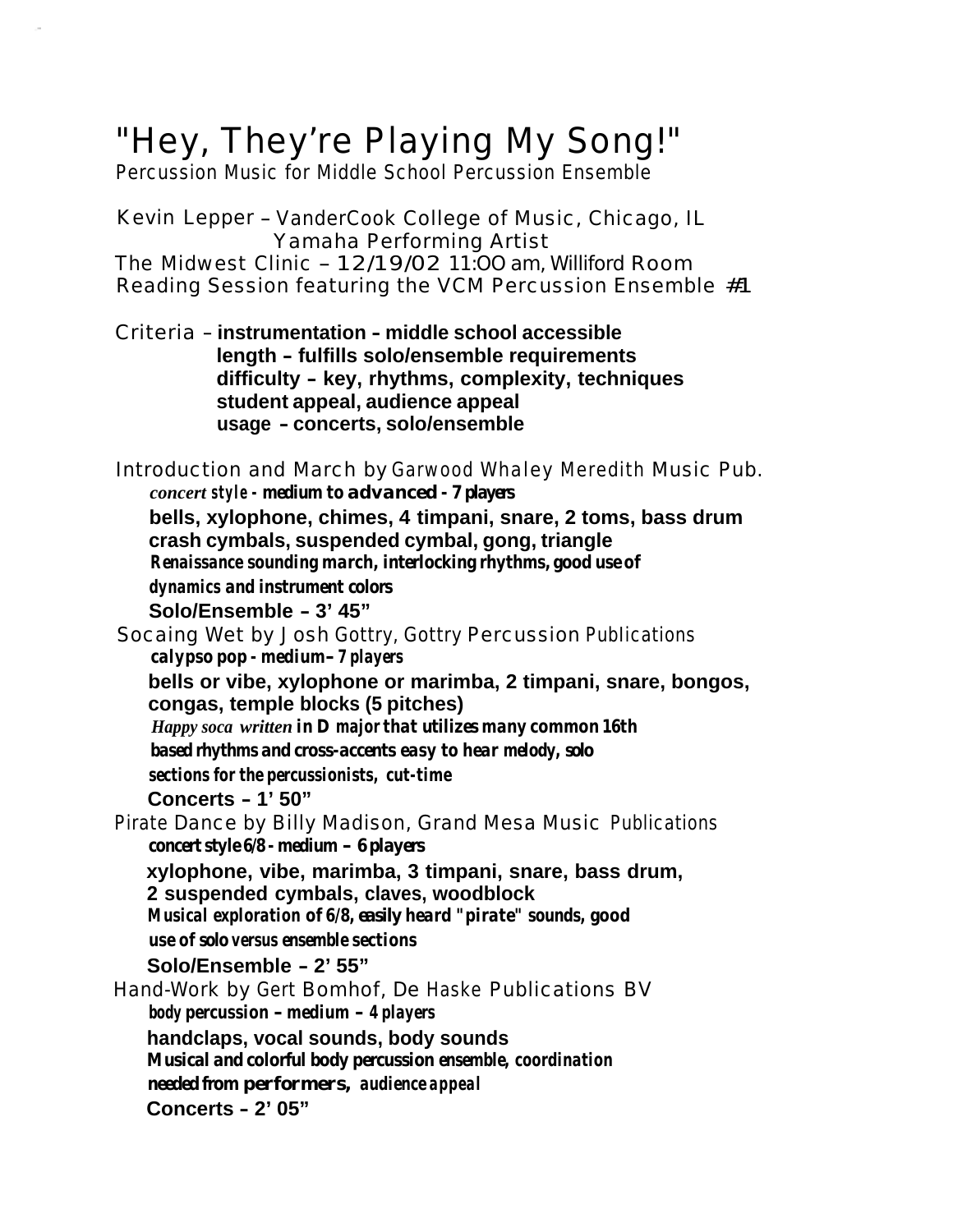### **Impetus by David J. Lang, C. Alan Publications**

*concert style - medium to advanced - 5 players*  **bells, xylophone, vibe, 4 timpani, 2 snare, field drum, 4 toms, bass drum, suspended cymbal, gong, tambourine** *Nicely written, loaded with interlocking rhythms, colors* **Solo/Ensemble - 3'**

## **Eight Easy Mallet Quartets arranged by Ruth Jeanne, Permus Pub.**

*concert style - easy to medium - 4 players*

**2 marimbas or any combination of mallets**

**America the Beautiful, Joyful Joyful, Theme from Finlandia, Pastime with Good Company, Swing Low Sweet Chariot, Beautiful Dreamer, Amazing Grace, Lady of Spain**

*Joyful, Joyful - nice voicings in every part, excellent reading etudes* **Solo/Ensemble - 1'20"**

## **Essay for Percussion by Elliot A. Del Borgo, Kendor Music, Inc.**

*concert style - medium - 6 players*

**bells, synth/piano, 4 timpani, snare, field drum, 4 toms, bass drum 2 suspended cymbals, gong, bongos, claves, temple blocks**

**(5 pitches), triangle, woodblock**

*Good use of rolls, interlocking rjythms and unisons, every player* 

*must count, very dramatic*

**Solo/Ensemble - 5'**

#### **Standard of Excellence "Sounds of the Season"**

## **By Bruce Pearson and Chuck Elledge, Neil A. Kjos Music Co.**

*concert style - easy to medium - up to 8 players* 

**Holiday Medley, Up on the Housetop, Chanukah, 0 Tannenbaum, Adeste Fideles, We Wish You a Merry Christmas, Hark the Herald Angels Sing, Stille Nacht, Rocky Rocky Road, African Noel, Angels We Have Heard on High, Joy to the World, Here We Come A-Wassailing, 'Twas in the Moon of Wintertime, Go Tell It on the Mountain**

*African Noel -* **1', 3 mallets, bongos, 2 toms, bass drum, cabasa, cowbell**

*Chanukah -* **1'10", 3 mallets, 2 timpani, snare, bass drum, tambourine, suspended cymbal**

*Nicely written concert ensembles, accessible rhythms, musical* **Concerts - holiday**

## **Bing, Bung, Boomwhackers Vol.2, Advantage Network**

#### **by Anthony Gnutek, Stacey Larson, Kevin Lepper, Blake Wiener** *varied styles - easy to medium - 4 to 8 players*

**1-2 octaves of Boomwhacker tuned percussion tubes Daydreaming, B-ville Bubbles, Kazoo March, Stars in the Clear**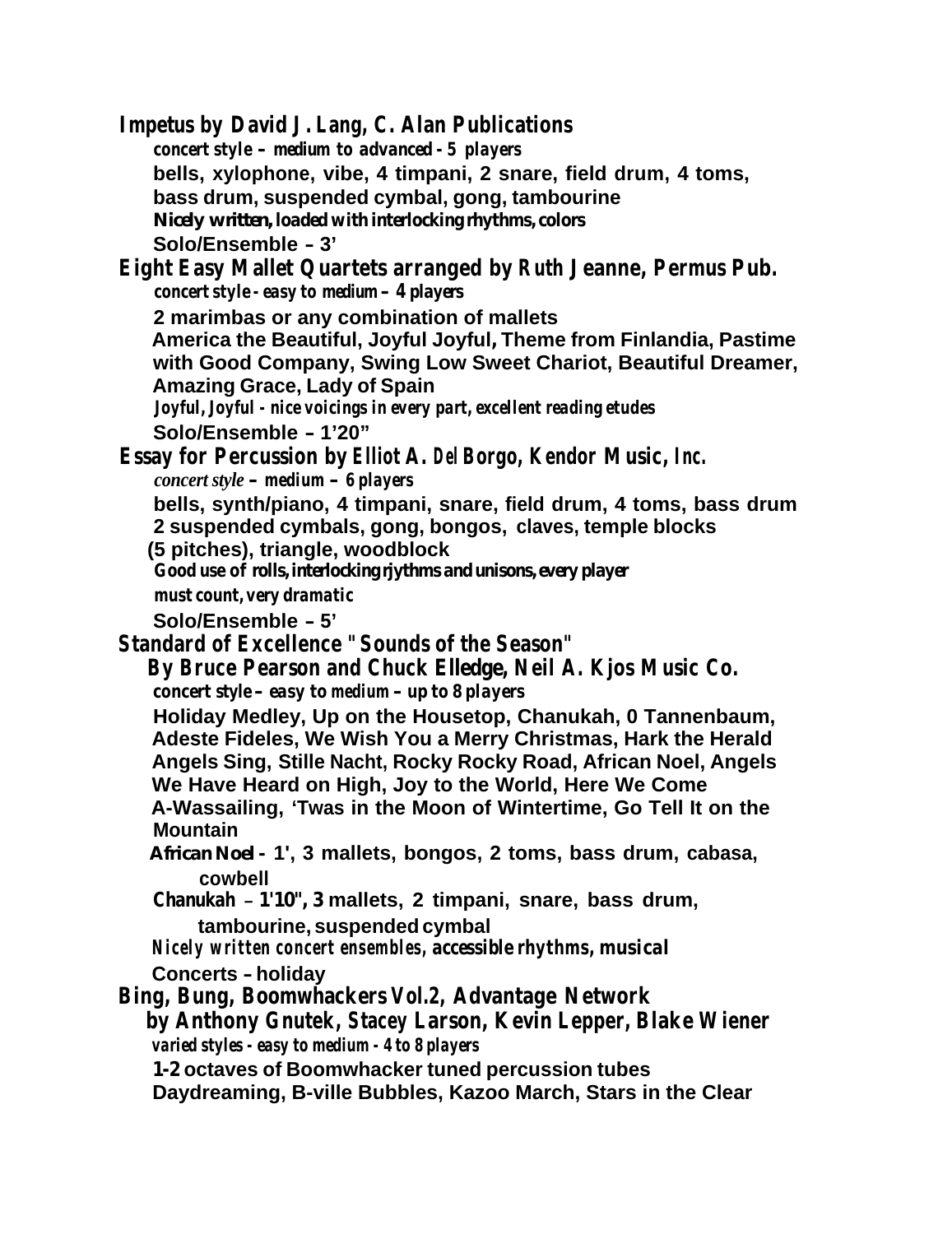**Night Sky, Games, Jamaica Mon, Dolphins and Whales** *Kazoo March* **- 1'35", high octave diatonic Boomwhackers 4 kazoos, snare, bass drum** *Ensembles written for Boomwhackers covering all aspects (melody, accompaniment, bass etc.), fun to perform, educationally sound* **Concerts Groovesicles, Row-Loff Productions by Chris Brooks, Neil Larrivee, Lalo Davila, Chris Crockarell, David Steinquest, James Campbell** *varied styles - easy to medium - 6 players*  **Strateejurie, Mark Time, Danielle's Cha Cha Cha, Frosty the Snow Man, Count de Monet, Funeral March for a Marionette, Cucina Bella, Gypsy Dance** *Count de Monet -* **2'15" concert style 5/4 2 timpani, 2 snares, large tom, bass drum, suspended cymbal, ride cymbal, shaker, triangle, woodblock** *Excellent introduction to 5/4 with cross accents, nice colors and well placed dynamics* **Solo/Ensemble, Concerts Triopus by Gert Bomhof, De Haske Publications BV** *varied styles - easy - 3 players* **C-B Dance, In Full Color, Shareware** *In Full Color -* **2', rock and roll style drum set, bongos, claves, cowbell, tambourine** *Nicely written rock and roll ensemble* **Solo/Ensemble, Concerts The Palapas of Tulum by Jeff Hoke, Jeff Hoke Percussion** *Laid-back, latin pop - medium to advanced - 10 players* **bells, xylophone, marimba, chimes, 3 timpani, 4 toms, bass drum, 3 suspended cymbals, ride cymbal, cowbell, guiro, maracas, triangle, vibraslap, bongos or congas, wave (ocean) drum optional** *Nice piece describing the relaxing feel of a beach resort in Mexico, lots of colors, full sound, some small solos* **Solo/Ensemble, Concerts - 2'30' I Am Still the King by Kevin Lepper, Advantage Network** *concert style - easy to medium - 5 players* **bells, xylophone, 3 timpani, snare, large tom, bass drum, crash cymbals, suspended cymbal, tambourine** *Programmatic piece (storyline supplied), F scale, Renaissance style* **Solo/Ensemble - 2'15''**